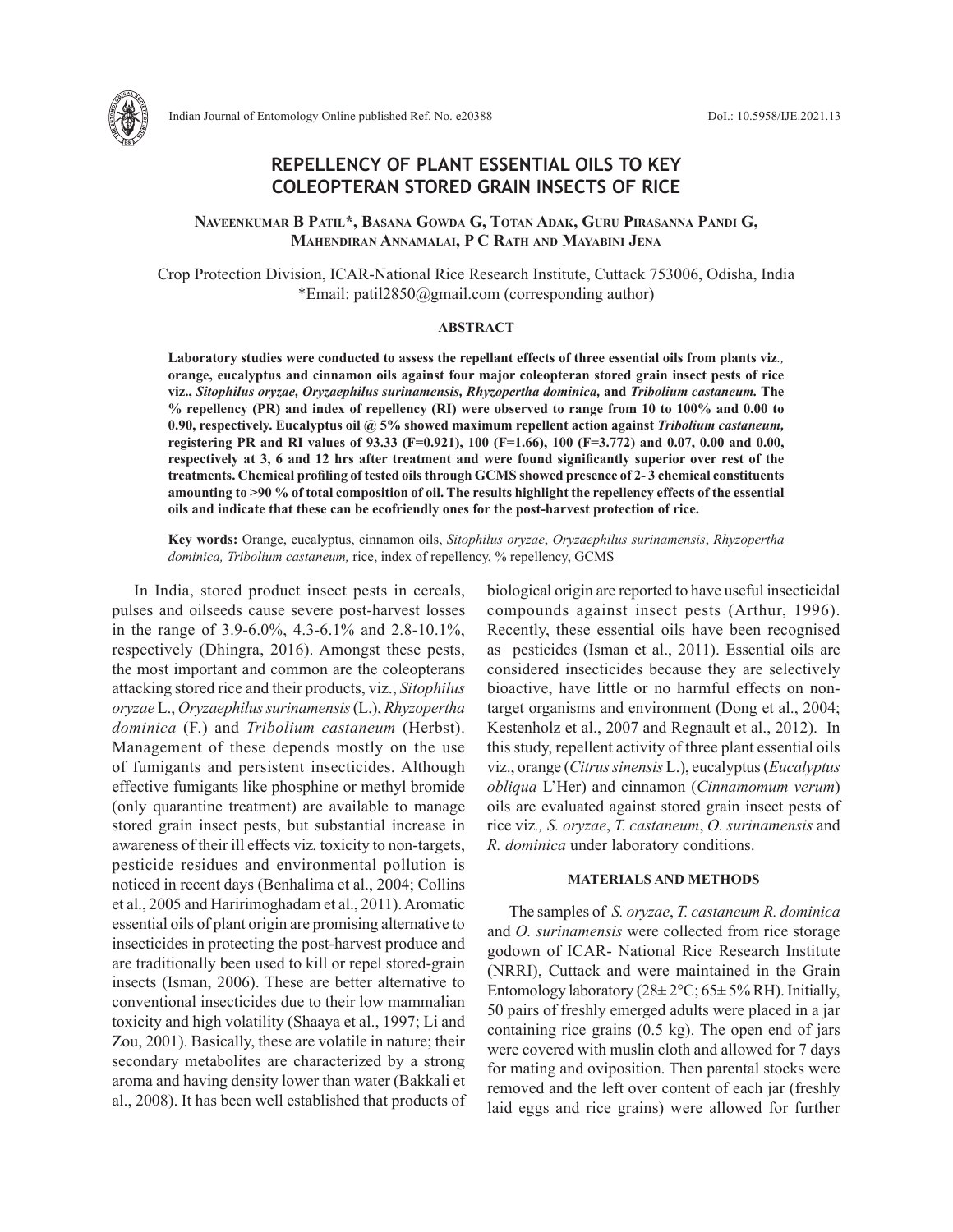multiplication and insects were collected and reused for subculturing. The subsequent progenies (adults) were used for bioassays. For the bioassay, commercially available eucalyptus, orange and cinnamon oils were obtained from commercial suppliers (NICE Chemicals Private Limited, India). For chemical characterization, the tested plant essential oils  $(2 \mu l)$  were dissolved in Hexane (HPLC grade) and were analyzed using GC-MS (Jeol GC mate) system following Thanigaivel et al. (2017). The molecular weight/ formula and structure of the compounds of test materials were ascertained by interpretation on mass spectrum of GC-MS using the database of the National Institute of Standards and Technology (NIST).

'Area preference method' in a completely randomized design was used to assess the repellent effects of essential oils (Obeng- Ofori et al., 1998) during 2017- 2018. Preparation of test solutions  $(Q_0 1, 2, 2, 5)$ was done by dissolving essential oils in acetone (AR grade). Half cut filter paper (diameter 9.0 cm, Whatman No.1) was dipped in 1.0 ml of the respective test oil while, remaining half was dipped in 1.0 ml acetone which served as control. Both halves were allowed for solvent evaporation. All treatment and control halves were attached together on 9 cm glass petridishes using adhesive tape from bottom of filter paper. Three replicates were maintained for each concentration of oil. Test insects (20 Nos) were released at the centre of each filter paper disc and were then covered and sealed using para films. Petridishes were kept under dark at  $26^{\circ}$ C and  $65 \pm 5\%$ RH. The number of adults on the treated and untreated sides were counted at 3, 6, 12 and 24 hr after treatment, with the experiment repeated twice. Effectiveness of plant essential oil was evaluated by Percent Repellency (PR) and Repellency Index (RI) using the formula PR  $(\% ) = [(Nc - Nt)/ (Nc + Nt)]x$ 100 (where, Nc- no. of insects in untreated side, Ntno. of insects in treated side as per Nerio et al., 2009). Ranges of PR values and their categories used are: 0-0.1%: Class 0; 0.1-20%: Class I; 20.1-40%: Class II; 40.1-60%: Class III; 60.1-80%: Class IV; 80.1-100%: Class V (Tapondjou et al., 2005). Repellency index was calculated by using  $RI = 2G / (G + P)$  as per Mazzonetto (2002), wherein G= number of insects in treated side and P= number of insects in untreated side. RI values ranges from 0 to 1 and inversely related with PR values.

### **RESULTS AND DISCUSSION**

The constituents detected in the study from eucalyptus, cinnamon and orange oils are shown in Table 1. These reveal that the major compounds of eucalyptus oil were eucalyptol  $(64.80\%)$ , α-pinene (11.17%), β-pinene (8.19%), γ-terpinene (5.91%), α-phellandrene (3.88%), terpinen-4-ol (0.72%), α-terpineol (1.01) and 4-carene (0.51%); beside these, carvacrol, α-terpinene, 1-epi-alpha-gurjunene, aromandendrene, alloaromadendrene, α-farnesene, γ-gurjunene, γ-eudesmol and β-eudesmol were observed. Cinnamon oil resulted in eugenol (82.68%) as the major constituent; in addition, caryophyllene (4.60%), safrole (2.19%), trans-isoeugenol (1.82%), caryophyllene oxide (0.88%), humulene (0.56%), linalool (0.51%) were the other major constituents. Orange oil had D-limonene (83.35%) as the major constituent and cis-limonene oxide (3.31%), trans-2 caren-4-ol  $(2.08\%)$ , tricyclo  $[4.1.0.0(2,7)]$  heptanes (0.84%), chrysanthenone (0.73%) and β-myrcene (0.59%) were the other constituents.

The present study reveals that the repellent activity of the essential oils depends on the insect pest and time after treatment, with concentration dependent repellant activity noticed with all the four pests evaluated. Toxicity of eucalyptus oil to coleopteran stored product pests had been attributed to metabolic compounds such as terpenoids and phenolic compounds (Lee et al., 2004; Tapondjou et al., 2005), and its toxicity to lepidopteran agricultural pests is known (Isman, 2006). Numerous plant species had been reported to have repellency properties, contact and fumigant toxicity (Golob et al., 1999). Important constituents of *Cymbopogon*  spp., *Ocimum* spp. and *Eucalyptus* spp., and repellent activity of essential oils on insects had been reviewed by Nerio et al. (2010). Essential oils and many other plant extracts are known to possess repellent, insecticidal and ovicidal activities against various stored product insects (Ahmed et al. 1980; Hill and Schoonhoven, 1981; Jilani and Saxena, 1990; Desmarchelier, 1994; Papachristos and Stamopoulos, 2002) and was due to presence of monoterpenoids (Tong and Coats, 2010, Waliwitiya et al., 2005). Due to the high volatile nature of oils these are known to possess repellent and fumigant activities that have pest management significance (Koul, 2004; Konstantopoulu et al., 1992). The present results of chemical profiling of essential oils through GC MS showed presence of 2- 3 chemical constituents amounting to >90 % of total composition of oil which is responsible for repellent activity.

Bioassay against stored grain insect pests revealed increased repellency with concentration of evalauted oils. Repellency Index and percent repellency values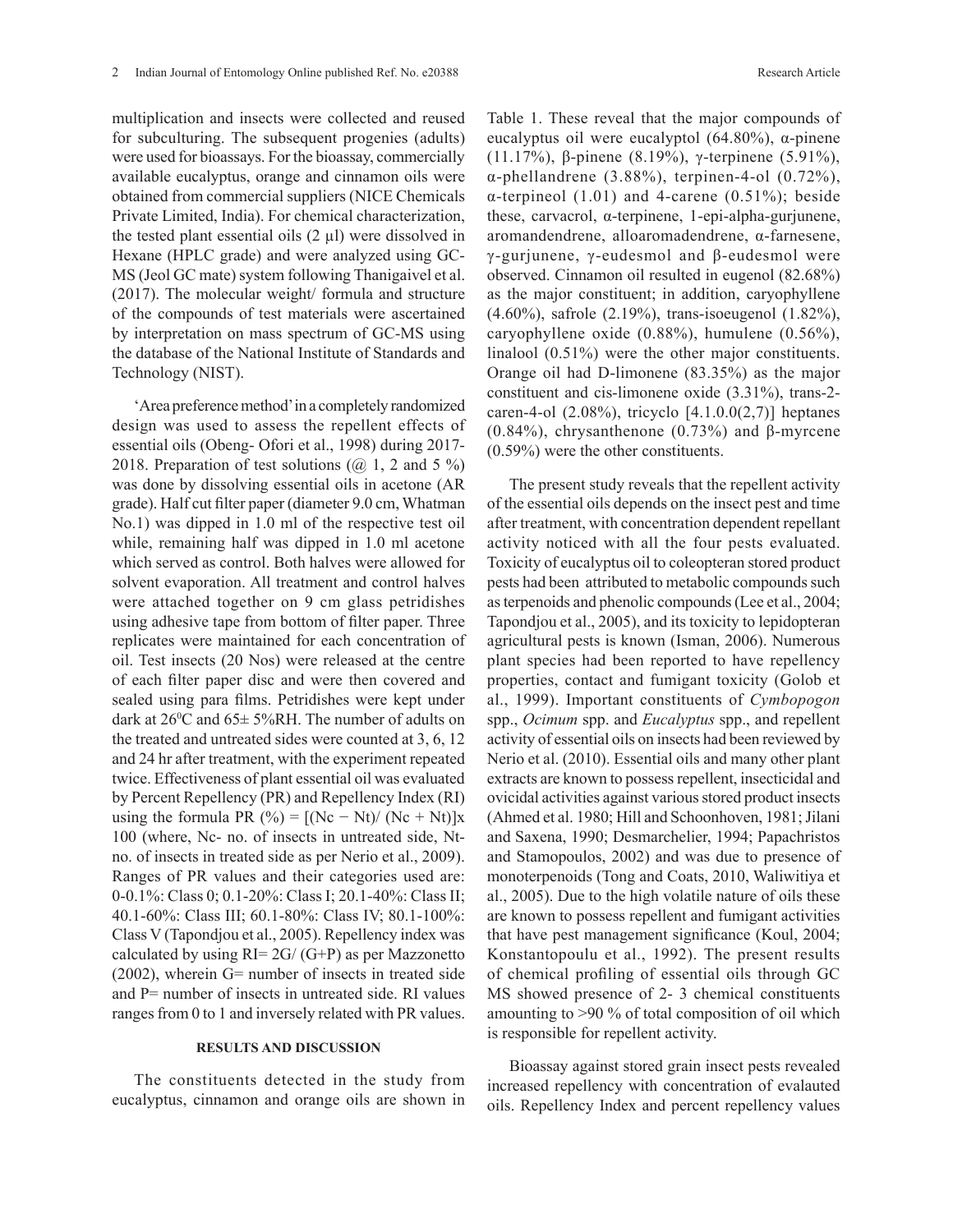|                        | Cinnamon oil |       | Eucalyptus oil         |           |       | Orange oil             |           |               |
|------------------------|--------------|-------|------------------------|-----------|-------|------------------------|-----------|---------------|
| Compound               | Retention    | $\%$  | Compound               | Retention | $\%$  | Compound               | Retention | $\frac{0}{0}$ |
|                        | time         | area  |                        | time      | area  |                        | time      | area          |
| Benzaldehyde           | 3.29         | 0.03  | $\alpha$ -Pinene       | 3.08      | 11.17 | $\alpha$ -Pinene       | 3.05      | 0.33          |
| o-Cymene               | 3.95         | 0.15  | <b>B-Pinene</b>        | 3.51      | 8.19  | β-Myrcene              | 3.54      | 0.59          |
| Linalool               | 4.81         | 0.51  | $\alpha$ -Phellandrene | 3.76      | 3.88  | D-Limonene             | 4.08      | 83.35         |
| 4-Carene               | 6.03         | 0.24  | Eucalyptol             | 4.11      | 64.80 | $\alpha$ -Ocimene      | 4.83      | 0.27          |
| cis-p-Mentha-2,8-      | 6.20         | 0.01  | $\gamma$ -Terpinene    | 4.43      | 5.91  | cis-Limonene oxide     | 5.33      | 3.31          |
| dien-1-ol              |              |       |                        |           |       |                        |           |               |
| 3-Phenylpropanol       | 6.53         | 0.06  | 4-Carene               | 4.73      | 0.51  | $1,1,2$ -trimethyl-    | 5.86      | 0.29          |
|                        |              |       |                        |           |       | Cyclopropane           |           |               |
| Chavicol               | 6.79         | 0.10  | Terpinen-4-ol          | 5.89      | 0.72  | Tricyclo[4.1.0.0(2,7)] | 6.17      | 0.84          |
|                        |              |       |                        |           |       | heptane                |           |               |
| Safrole                | 7.33         | 2.19  | $\alpha$ -Terpineol    | 6.06      | 1.01  | trans-2-Caren-4-ol     | 6.42      | 2.08          |
| Cinnamyl alcohol       | 7.81         | 0.06  | Carvacrol              | 7.41      | 0.06  | $(-)$ -Carvone         | 7.12      | 0.20          |
| Eugenol                | 8.48         | 82.68 | $2,4$ -dimethyl-1,3-   | 7.68      | 0.21  | 5-ethylidene-1-        | 7.54      | 0.66          |
|                        |              |       | Cyclopentanedione      |           |       | methyl-Cycloheptene    |           |               |
| Caryophyllene          | 9.18         | 4.60  | $\alpha$ -Terpinene    | 8.09      | 0.30  | 2,5,5-trimethyl-1,3,6- | 7.72      | 0.50          |
|                        |              |       |                        |           |       | Heptatriene            |           |               |
| Humulene               | 9.57         | 0.56  | 1-Epi-alpha-           | 8.94      | 0.50  | Chrysanthenone         | 8.25      | 0.73          |
|                        |              |       | gurjunene              |           |       |                        |           |               |
| <b>B-Patchoulene</b>   | 10.03        | 0.11  | Aromandendrene         | 9.33      | 0.43  | 8-oxo-cis-Ocimene      | 8.45      | 0.35          |
| trans-Isoeugenol       | 10.33        | 1.82  | Alloaromadendrene      | 9.59      | 0.17  | Caryophyllene oxide    | 11.09     | 0.06          |
| Caryophyllene          | 11.13        | 0.88  | $\alpha$ -Farnesene    | 10.71     | 0.08  | Santolina triene       | 12.27     | 0.08          |
| oxide                  |              |       |                        |           |       |                        |           |               |
| $\alpha$ -Farnesene    | 11.91        | 0.24  | $\gamma$ -Gurjunene    | 11.09     | 0.23  | Eicosane               | 17.99     | 0.06          |
| Coniferol              | 12.73        | 0.15  | $\gamma$ -eudesmol     | 11.61     | 0.22  |                        |           |               |
| <b>Benzyl Benzoate</b> | 13.11        | 3.78  | $\beta$ -eudesmol      | 11.85     | 0.48  |                        |           |               |
| Total                  |              | 98.17 | Total                  |           | 98.87 | Total                  |           | 93.7          |

Table 1. Chemical constituents of oils used and their relative composition

Concentration (%): % of concentrations based on peak area integration.

ranged from 0.00 to 0.90 and 10 to 100 (Table 2). Against *S. oryzae,* eucalyptus oil @ 5% concentration exhibited significantly higher PR 83.33% (F=4.282) and RI value of 0.17 when tested at 3 hr after treatment; cinnamon oil  $\omega$  5% concentration found on par with eucalyptus oil  $\omega$  5% with same PR and RI values; at 6, 12 and 24 hrs after treatment, cinnamon oil  $\omega$ 5% exhibited significantly higher repellency with PR values of 96.67 (F=10.68), 90.00 (F=3.857), and 86.67 (F=3.25) and RI of 0.03, 0.10 and 0.13, respectively. A repellent action of eucalyptus oil against stored grain pests is known earlier. Extracts of eucalyptus leaf prepared in different solvents are known to possess repellent action against *S. oryzae* adults (Lee et al., 2004); similarly repellent potential of leaves of six vegetables species against adults of *S. zeamais* was observed by Procópio et al. (2003) and they reported only leaves of *E. citriodora* (PI = -0.81) and *Capsicum frutescens* (PI= -0.17) have shown the repellency based on Preference Index (PI).

Similarly, against *T. castaneum* eucalyptus oil @ 5% showed maximum repellent action with PR and RI values of 93.33 (F=0.921), 100 (F=1.66), 100 (F=3.772) and 0.07, 0.00 and 0.00 at 3, 6 and 12 hr after treatment, and were found significantly superior; at 12 hr after treatment orange oil  $\omega$  5% had shown repellant action on par with eucalyptus oil  $\omega$  5% with PR value of 98.33 and RI value of 0.03; and after 24 hr after treatment orange oil  $\omega$  5% exhibited significantly superior repellency (F=20.26) with PR and RI values 100 and 0.00, respectively. Against *R. dominica,* at all time intervals, eucalyptus oil  $\omega$ , 5% has shown maximum repellency; at 3 and 6 hr after treatment, the said oil exhibited repellent action with PR value of 86.67 (F=3.87), 83.33 (F=2.60) and RI value of 0.13, 0.17 and found significantly superior; at 12 hr after treatment, eucalyptus oil  $\omega$  2% having PR value of 80.00 ( $F=10.99$ ) and RI value of 0.20 was found on par with eucalyptus oil  $\omega$  5% having PR value of 83.33 RI value of 0.17; same eucalyptus oil  $\omega$  2% having PR value of 76.67 (F=12.56) and RI value of 0.23 was found on par with eucalyptus oil  $\omega$  5% with PR value of 83.33 (F=12.56) and RI value of 0.17 and orange oil  $\omega$  5% having PR value of 83.33 (F=12.56) and RI value of 0.17. All the evaluated oils at different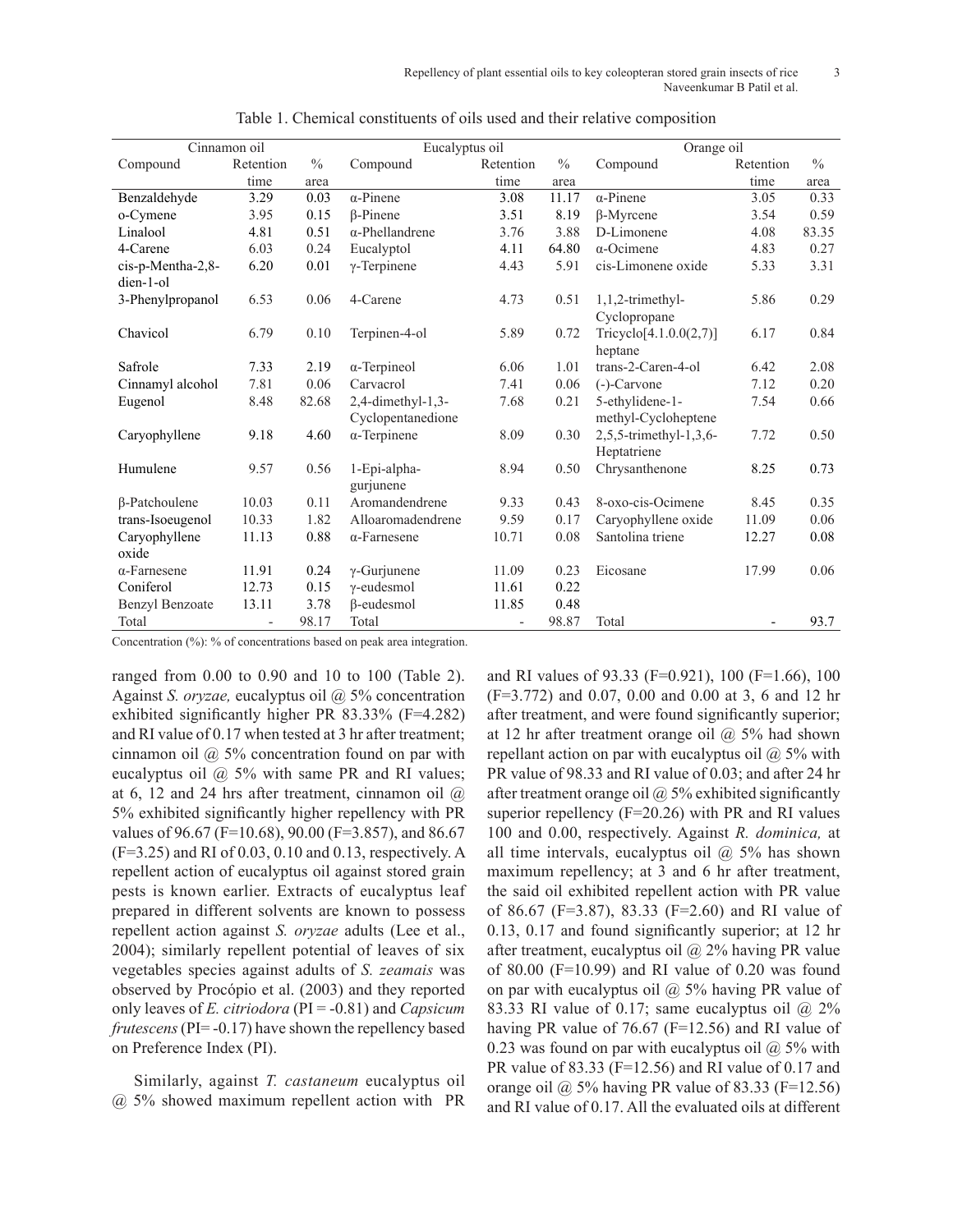| 27835881758<br>43188843017<br>000000000<br>877888778<br>0000000000<br>000000000<br>$\begin{array}{l} 43.33^{\text{4}}\\ 43.33^{\text{4}}\\ 56.67^{\text{e}}\\ 80.00^{\text{ab}}\\ 80.67^{\text{e}}\\ 76.67^{\text{e}}\\ 80.67^{\text{e}}\\ 80.67^{\text{e}}\\ 80.67^{\text{e}}\\ 80.00^{\text{a}}\\ 80.00^{\text{a}}\\ 80.00\\ 80.18\\ 30\\ \end{array}$<br>$73.33486.67486.67496.67496.67496.67496.67497.33100.004$<br>$\begin{array}{l} 13.33^{\text{d}}\\ 30.00^{\text{bc}}\\ 36.67^{\text{ab}}\\ 23.33^{\text{ca}}\\ 24.33^{\text{ca}}\\ 36.00^{\text{ca}}\\ 41.33^{\text{ca}}\\ 23.33^{\text{ca}}\\ 13.47\\ 14.7\\ 14.8\\ \end{array}$<br>5.88<br>29.66<br>300030003300<br>3000300030<br>33053000335<br>3305300335<br>330530335<br>83<br>$\ddot{a}$<br>$\overline{4}$<br>÷∞<br>57.<br>86.57<br>98.33<br>98.67<br>98.67<br>96.67<br>96.67<br>96.67<br>96.67<br>76.57<br>88.53.300.67<br>88.58.6676.67<br>91.67<br>91.67<br>37258755773<br>0000000000<br>705888887<br>2000000000<br>31183133415<br>200000000<br>$56.678\n58.333\n63.333\n63.333\n63.333\n64.67\n65.67\n66.67\n67.67\n68.334\n69.335\n69.337\n69.333\n69.333\n69.333\n69.333\n69.333\n69.333\n69.333\n69.333\n69.333\n69.333\n69.333\n69.333\n69.333\$<br>6.48<br>$\begin{array}{l} 76.67^{\circ} \\ 83.33^{\circ} \\ 80.00867^{\circ} \\ 86.67^{\circ} \\ 86.67^{\circ} \\ 96.333^{\circ} \\ 96.67^{\circ} \\ 97.533^{\circ} \\ 98.533^{\circ} \\ \end{array}$<br>$\begin{array}{l} 333\\ 63.39\\ 80.0\\ 83.39\\ 74.39\\ 86.5\\ 74.39\\ 86.39\\ 74.39\\ 86.33\\ 74.39\\ 74.39\\ 74.39\\ 74.39\\ 74.39\\ 74.39\\ 74.39\\ 74.39\\ 74.39\\ 74.39\\ 74.39\\ 74.39\\ 74.39\\ 74.39\\ 75.39\\ 76.39\\ 77.39\\ 78.39\\ 79.39\\ 79.39\\ 79.39\\$<br>$23.33$ <sup>d</sup><br>$36.67$ <sup>a</sup><br>$43.33$ <sup>4</sup><br>$16.67$ <sup>a</sup><br>$40.00$<br>$40.00$<br>$10.67$<br>$10.89$<br>$10.89$<br>$\frac{10.18}{41.45}$<br>29.31<br>$\begin{array}{l} 3300000 \\ 2000000 \\ 300000 \\ 400000 \\ 400000 \\ 50000 \\ 6000 \\ 7000 \\ 8000 \\ 1100 \\ 1110 \\ 1210 \\ 1320 \\ 1400 \\ 1500 \\ 1600 \\ 1700 \\ 1800 \\ 1900 \\ 1900 \\ 1900 \\ 1900 \\ 1900 \\ 1900 \\ 1900 \\ 1900 \\ 1900 \\ 1900 \\ 1900 \\ 1900 \\ 1900 \\ 1900 \\ 1900 \\ 1$<br>8<br>-18<br>251<br>251<br>$\overline{14}$ .<br>350033889583888888888<br>81.67<br>80.6780.675<br>80.6780.68<br>80.689.68<br>51<br>6875300000335<br>6876867686<br>6167686<br>338525536<br>0000000000<br>0000000000<br>2000000000<br>S | ant activity of plant essential<br>Adult individuals<br>$(\%)$<br>5<br>52<br>$\mathbb{R} \otimes$<br>Table 2. Repel<br>3 H AT<br>21.67<br>Adult individuals<br>Н<br>(%)<br>E |                                                                                                              |                                                                                                                |                                                                                                                                                                                                     |                                                 |                                                                                                                                                                     | $\mathbb{R} \otimes$                             | ≅                       | Adult individuals<br>oils against major stored<br>$\mathcal{E}$<br>Ë                                                                                                                                                                                                                                                                    | grain pests of rice<br>$\mathbb{R} \otimes$ | ≅                          | Adult individuals<br>$\mathcal{E}$<br>Ξ | ⊢                                      | $\mathbb{R} \otimes$ | 52                        |
|----------------------------------------------------------------------------------------------------------------------------------------------------------------------------------------------------------------------------------------------------------------------------------------------------------------------------------------------------------------------------------------------------------------------------------------------------------------------------------------------------------------------------------------------------------------------------------------------------------------------------------------------------------------------------------------------------------------------------------------------------------------------------------------------------------------------------------------------------------------------------------------------------------------------------------------------------------------------------------------------------------------------------------------------------------------------------------------------------------------------------------------------------------------------------------------------------------------------------------------------------------------------------------------------------------------------------------------------------------------------------------------------------------------------------------------------------------------------------------------------------------------------------------------------------------------------------------------------------------------------------------------------------------------------------------------------------------------------------------------------------------------------------------------------------------------------------------------------------------------------------------------------------------------------------------------------------------------------------------------------------------------------------------------------------------------------------------------------------------------------------------------------------------------------------------------------------------------------------------------------------------------------------------------------------------------------------------------------------------------------------------------------------------------------------------------------------------|------------------------------------------------------------------------------------------------------------------------------------------------------------------------------|--------------------------------------------------------------------------------------------------------------|----------------------------------------------------------------------------------------------------------------|-----------------------------------------------------------------------------------------------------------------------------------------------------------------------------------------------------|-------------------------------------------------|---------------------------------------------------------------------------------------------------------------------------------------------------------------------|--------------------------------------------------|-------------------------|-----------------------------------------------------------------------------------------------------------------------------------------------------------------------------------------------------------------------------------------------------------------------------------------------------------------------------------------|---------------------------------------------|----------------------------|-----------------------------------------|----------------------------------------|----------------------|---------------------------|
| $\begin{array}{c} 0.0000 \\ 0.00000 \\ 0.00000 \\ 0.0000 \\ \hline \end{array}$<br>76.67 <sup>#</sup><br>86.67 <sup>#</sup><br>86.67 <sup>#</sup><br>00.00 <sup>#</sup><br>00.00 <sup>#</sup><br>86.67 <sup>#</sup><br>86.67<br>33.33<br>36.67 <sup>be</sup><br>36.33<br>40.000#<br>30.000<br>73.33%<br>76.67%<br>83.33%<br>76.67%<br>76.67%<br>$_{nomim}$<br>13.3367836667<br>13.336786667<br>13.33678667<br>$\circ$<br>86533655533888558888888<br>57338855887<br>0000000000<br>$\begin{array}{l} \text{73.3\textup{}}\text{,} \\ \text{73.3\textup{}}\text{,} \\ \text{80.09} \\ \text{81.33\textup{}}\text{,} \\ \text{93.33\textup{}}\text{,} \\ \text{94.33\textup{}}\text{,} \\ \text{95.33\textup{}}\text{,} \\ \text{96.33\textup{}}\text{,} \\ \text{97.33\text{}}\text{,} \\ \text{98.33\text{}}\text{,} \\ \text{99.33\text{}}\text{,} \\ \text{99.33\text{}}\text{,} \\$<br>$\begin{array}{l} 63.33\\ 76.67\\ 86.67\\ 86.67\\ 46.63\\ 33.33\\ 63.33\\ 73.33\\ 73.31\\ 7.54 \end{array}$<br>\$0.67<br>13.33<br>50333033<br>8833033<br>33.33<br>28.33<br>6.67<br>$18.33$<br>11.67<br>$6.41$<br>26.08<br>$\frac{4.08}{16.62}$<br>15.34<br>$\frac{5.30}{21.57}$<br>F<br>3.<br>86.67<br>90.00<br>78.33<br>81.67<br>85.00<br>71.67<br>80.00<br>65.00<br>$\frac{71.67}{78.33}$<br>81.67<br>86.67<br>96.67<br>76.67<br>81.67<br>86.67<br>66.67                                                                                                                                                                                                                                                                                                                                                                                                                                                                                                                                                                                                                                                                                                                                                                                                                                                                                                                                                                                                                                                                                                       |                                                                                                                                                                              | 78.33<br>85.00<br>91.67<br>$\begin{array}{c} 80.00 \\ 88.33 \\ 91.67 \end{array}$<br>65.00<br>76.67<br>81.67 | $\frac{1}{1}$ $\frac{67}{2}$<br>$\frac{33}{2}$<br>$\frac{33}{2}$<br>$\frac{33}{2}$<br>$15.00$<br>8.33<br>20.00 | $\frac{67}{600}$<br>$\frac{67}{33}$<br>$\frac{67}{33}$<br>$\frac{13}{33}$<br>$\frac{13}{33}$<br>$\frac{13}{33}$<br>$\frac{13}{33}$<br>$\frac{13}{33}$<br>28<br>$^{\circ}$<br>28<br>$^{\circ}$<br>25 | 76.573<br>83.5673.357<br>83.5673.357<br>76.7687 | $\frac{35}{22}$<br>$\frac{35}{2}$<br>$\frac{333}{2}$<br>$\frac{65}{2}$<br>$\frac{333}{2}$<br>$\frac{65}{2}$<br>$\frac{333}{2}$<br>$\frac{65}{2}$<br>$\frac{333}{2}$ | الام 1955<br>1966 1979<br>1988 1986<br>1988 1987 | 432233634<br>4322336534 | $\begin{array}{l} 78.33 \\ 78.50 \\ 88.33 \\ 88.50 \\ 70 \\ 88.50 \\ 70 \\ 87.50 \\ 88 \\ 70 \\ 73 \\ 88 \\ 74 \\ 88 \\ 78 \\ 79 \\ 89 \\ 79 \\ 89 \\ 79 \\ 89 \\ 79 \\ 89 \\ 79 \\ 89 \\ 79 \\ 89 \\ 79 \\ 89 \\ 79 \\ 89 \\ 79 \\ 89 \\ 79 \\ 89 \\ 79 \\ 89 \\ 79 \\ 89 \\ 79 \\ 89 \\ 79 \\ 89 \\ 79 \\ 79 \\ 79 \\ 79 \\ 79 \\ 79$ |                                             | 437881128578<br>0000000000 |                                         | 33.33<br>2003.35<br>2003.35<br>2008.35 |                      | 53853338817<br>5385335888 |
|                                                                                                                                                                                                                                                                                                                                                                                                                                                                                                                                                                                                                                                                                                                                                                                                                                                                                                                                                                                                                                                                                                                                                                                                                                                                                                                                                                                                                                                                                                                                                                                                                                                                                                                                                                                                                                                                                                                                                                                                                                                                                                                                                                                                                                                                                                                                                                                                                                                          |                                                                                                                                                                              |                                                                                                              |                                                                                                                |                                                                                                                                                                                                     |                                                 |                                                                                                                                                                     |                                                  |                         |                                                                                                                                                                                                                                                                                                                                         |                                             |                            |                                         |                                        |                      |                           |
|                                                                                                                                                                                                                                                                                                                                                                                                                                                                                                                                                                                                                                                                                                                                                                                                                                                                                                                                                                                                                                                                                                                                                                                                                                                                                                                                                                                                                                                                                                                                                                                                                                                                                                                                                                                                                                                                                                                                                                                                                                                                                                                                                                                                                                                                                                                                                                                                                                                          |                                                                                                                                                                              |                                                                                                              |                                                                                                                |                                                                                                                                                                                                     |                                                 |                                                                                                                                                                     |                                                  |                         |                                                                                                                                                                                                                                                                                                                                         |                                             |                            |                                         |                                        |                      |                           |
|                                                                                                                                                                                                                                                                                                                                                                                                                                                                                                                                                                                                                                                                                                                                                                                                                                                                                                                                                                                                                                                                                                                                                                                                                                                                                                                                                                                                                                                                                                                                                                                                                                                                                                                                                                                                                                                                                                                                                                                                                                                                                                                                                                                                                                                                                                                                                                                                                                                          |                                                                                                                                                                              |                                                                                                              |                                                                                                                |                                                                                                                                                                                                     |                                                 |                                                                                                                                                                     |                                                  |                         |                                                                                                                                                                                                                                                                                                                                         |                                             |                            |                                         |                                        |                      |                           |
|                                                                                                                                                                                                                                                                                                                                                                                                                                                                                                                                                                                                                                                                                                                                                                                                                                                                                                                                                                                                                                                                                                                                                                                                                                                                                                                                                                                                                                                                                                                                                                                                                                                                                                                                                                                                                                                                                                                                                                                                                                                                                                                                                                                                                                                                                                                                                                                                                                                          |                                                                                                                                                                              |                                                                                                              |                                                                                                                |                                                                                                                                                                                                     |                                                 |                                                                                                                                                                     |                                                  |                         |                                                                                                                                                                                                                                                                                                                                         |                                             |                            |                                         |                                        |                      |                           |
|                                                                                                                                                                                                                                                                                                                                                                                                                                                                                                                                                                                                                                                                                                                                                                                                                                                                                                                                                                                                                                                                                                                                                                                                                                                                                                                                                                                                                                                                                                                                                                                                                                                                                                                                                                                                                                                                                                                                                                                                                                                                                                                                                                                                                                                                                                                                                                                                                                                          |                                                                                                                                                                              |                                                                                                              |                                                                                                                |                                                                                                                                                                                                     |                                                 |                                                                                                                                                                     |                                                  |                         |                                                                                                                                                                                                                                                                                                                                         |                                             |                            |                                         |                                        |                      |                           |
|                                                                                                                                                                                                                                                                                                                                                                                                                                                                                                                                                                                                                                                                                                                                                                                                                                                                                                                                                                                                                                                                                                                                                                                                                                                                                                                                                                                                                                                                                                                                                                                                                                                                                                                                                                                                                                                                                                                                                                                                                                                                                                                                                                                                                                                                                                                                                                                                                                                          |                                                                                                                                                                              |                                                                                                              |                                                                                                                |                                                                                                                                                                                                     |                                                 |                                                                                                                                                                     |                                                  |                         |                                                                                                                                                                                                                                                                                                                                         |                                             |                            |                                         |                                        |                      |                           |
|                                                                                                                                                                                                                                                                                                                                                                                                                                                                                                                                                                                                                                                                                                                                                                                                                                                                                                                                                                                                                                                                                                                                                                                                                                                                                                                                                                                                                                                                                                                                                                                                                                                                                                                                                                                                                                                                                                                                                                                                                                                                                                                                                                                                                                                                                                                                                                                                                                                          |                                                                                                                                                                              |                                                                                                              |                                                                                                                |                                                                                                                                                                                                     |                                                 |                                                                                                                                                                     |                                                  |                         |                                                                                                                                                                                                                                                                                                                                         |                                             |                            |                                         |                                        |                      |                           |
|                                                                                                                                                                                                                                                                                                                                                                                                                                                                                                                                                                                                                                                                                                                                                                                                                                                                                                                                                                                                                                                                                                                                                                                                                                                                                                                                                                                                                                                                                                                                                                                                                                                                                                                                                                                                                                                                                                                                                                                                                                                                                                                                                                                                                                                                                                                                                                                                                                                          |                                                                                                                                                                              |                                                                                                              |                                                                                                                |                                                                                                                                                                                                     |                                                 |                                                                                                                                                                     |                                                  |                         |                                                                                                                                                                                                                                                                                                                                         |                                             |                            |                                         |                                        |                      |                           |
|                                                                                                                                                                                                                                                                                                                                                                                                                                                                                                                                                                                                                                                                                                                                                                                                                                                                                                                                                                                                                                                                                                                                                                                                                                                                                                                                                                                                                                                                                                                                                                                                                                                                                                                                                                                                                                                                                                                                                                                                                                                                                                                                                                                                                                                                                                                                                                                                                                                          |                                                                                                                                                                              |                                                                                                              |                                                                                                                |                                                                                                                                                                                                     |                                                 |                                                                                                                                                                     |                                                  |                         |                                                                                                                                                                                                                                                                                                                                         |                                             |                            |                                         |                                        |                      |                           |
|                                                                                                                                                                                                                                                                                                                                                                                                                                                                                                                                                                                                                                                                                                                                                                                                                                                                                                                                                                                                                                                                                                                                                                                                                                                                                                                                                                                                                                                                                                                                                                                                                                                                                                                                                                                                                                                                                                                                                                                                                                                                                                                                                                                                                                                                                                                                                                                                                                                          |                                                                                                                                                                              |                                                                                                              |                                                                                                                |                                                                                                                                                                                                     |                                                 |                                                                                                                                                                     |                                                  |                         |                                                                                                                                                                                                                                                                                                                                         |                                             |                            |                                         |                                        |                      |                           |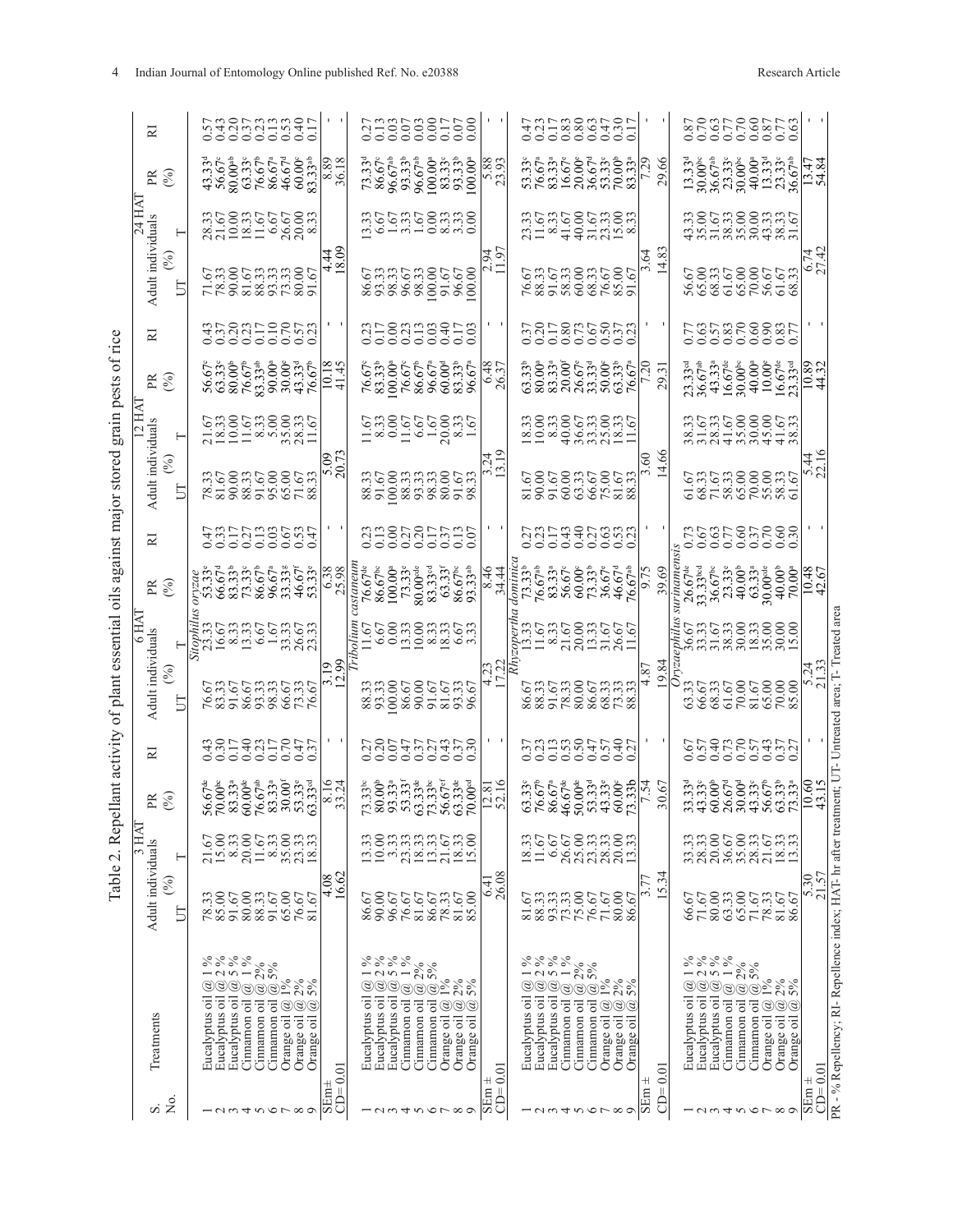concentrations against *O. surinamensis* did not exhibit significant differences.

Thus, the present results reveal the excellent repellency exhibited by eucalyptus oil @ 5% against *T. castaneum* and *R. dominica*. These results are in line with those of earlier ones- viz*.,* Olivero-Verbal et al. (2010) with *T. castaneum* observed that *Eucalyptus citriodora*  is a good repellent. Essential oils of *E. kingsmillii* and *E. salmonophloia* tested at four concentrations against female adults of *Tetranychus urticae* Koch indicated that repellency index was neutral at 9 and 17%, whereas, at 23 and 29% it stands as repellent (Haririmoghadam et al., 2011). The essential oil of *E. dundasii* and *E. astringens* against *O. surinamensis* show a more repellent effect corroborating the present results (Khemira et al., 2012). Study of Salvadores et al. (2007) indicated that clove oil was the best repellent against *R. dominica, S. oryzae* and *T. castaneum*. Strong repellent and deterrent activity against *T. castaneum*  was observed with the leaf extract of *Ocimum viride*  (Owsu, 2001); fumigant and repellent effects of oil of *Ocimum gratissimum* and its constituents as a better alternatives to synthetic fumigants against *T. cactaneum, S. oryzae*, *R. dominica, O. surinamensis* and *Callosobruchus chinensis* (Ogendo et al., 2008). Insecticidal and repellent properties of *C. citrinus*  against *C. maculatus* were described by Zandi- Sohani et al. (2013) and repellent effects of essential oils of *E. citriodora, Lippia origanoides, Tagetes lucida* against *S. zeamais* are known earlier (Nerio et al., 2009); also, repellency against *T. castaneum* with *Piper retrofractum*  oil had been documented (Tripathi et al. 2000). Wild species of 21 botanical families screened by Pascual-Villalobos (1999) revealed that the family Compositae reveals maximum repellency against *T. castaneum*; likewise, antifeedant and repellent properties of *Cyperus articulatus* against *T. castaneum* are known (Abubakar et al., 2000)*.*

Thus, the current study revealed repellent activity of the essential oils against key stored grain insect pests. Traditionally plant based products have been used to kill or repel stored grain insects since time immemorial, hence the evaluated essential oils could be better alternative to conventional insecticides.

## **ACKNOWLEDGEMENTS**

Authors acknowledge the technical and financial support provided by the Director, ICAR-National Rice Research Institute, Cuttack (Odisha); and thank Mr Narendra Biswal and Mr Rabi Bhoi for their assistance.

#### **REFERENCES**

- Abubakar M S, Abdulrahman E M, Haruna A K. 2000. The repellent and antifeedant properties of *Cyperus articulatus* against *T. castaneum.*  Phytotherapy Research 14(4): 281-283.
- Ahmed A, Sultana P, Ahmed A. 1980. Comparative efficacy of some indigenous plant materials as repellents against *Sitophilus oryzae*  Linn. Bangladesh Journal of Agricultural Research (5)2: 31-35.
- Arthur F H.1996. Grain Protectants: current status and prospects for the future. Journal of Stored Product Research 32: 293-302.
- Bakkali F, Averbeck S, Averbeck D, Idaomar M. 2008. Biological effects of essential oils - A review. Food and Chemical Toxicology 46: 446-475.
- Benhalima H, Chaudhry M Q, Mills K A, Price N R. 2004. Phosphine resistance in stored-product insects collected from various grain storage facilities in Morocco. Journal of Stored Product Research 40: 241-249.
- Collins P J, Daglish G J, Pavic H, Kopittke K A. 2005. Response of mixed-age cultures of phosphine-resistant and susceptible strains of the lesser grain borer, *Rhyzopertha dominica*, to phosphine at arrange of concentrations and exposure periods. Journal of Stored Product Research 41(4): 373-385.
- Desmarchelier J M. 1994. Grain protectants: trends and developments. In: Highley E, Wright E J, Banks H J, Champ B R (Eds.), Stored Product Protection. Vol. 2. CAB International, Wallingford, UK, pp. 722-728.
- Dhingra D. 2016. Evolution and trends in food grain storage in India. In: Navarro S, Jayas D S, Alagusundaram K, (Eds.) Proceedings.  $10<sup>th</sup>$ International conference on controlled atmosphere and fumigation in stored products (CAF 2016), CAF Permanent Committee Secretariat, Winninpeg, Canada. pp. 47-52.
- Dong Z J, Cheng D Q, Dong S D, Zhou Y H. 2004. Botanical pesticide research and application in tobacco pest control. Acta Tabacaria Sinica 10: 42-47.
- Golob P, Moss C, Dales M, Fidgen A, Evans J. 1999. The use of spices and medicinals as bioactive protectants for grains. FAO Agricultural Services Bulletin 137.
- Haririmoghadam F, Moharramipour S, Sefidkon F. 2011. Repellent activity and persistence of essential oil from (*Eucalyptus salmonophloia* F. Muell) and (*Eucalyptus kingsmillii* (Mauden) Maiden & Blakely) on two spotted spider mite, (*Tetranychus urticae* Koch). Iranian Journal of Medicinal and Aromatic Plants 27(3): 54-65.
- Hill J M, Schoonhoven A V. 1981. The use of vegetable oils in controlling insect infestations in stored grains and pulses. Recent Advances in Food Science and Technology 1: 473-481.
- Isman M B. 2006. Botanical insecticides, deterrents, and repellents in modern agriculture and an increasingly regulated world. Annual Review of Entomology 51: 45-66.
- Isman M B, Miresmailli S, Machial C. 2011. Commercial opportunities for pesticides based on plant essential oils in agriculture, industry and consumer products. Phytochemicals Review 10: 197-204.
- Jilani G, Saxena R C. 1990. Repellent and feeding deterrent effects of turmeric oil, sweet flag oil, neem oil and a neem based insecticide against lesser grain borer. Journal of Economic Entomology 83: 629-634.
- Kestenholz C, Stevenson P C, Belmain S R. 2007. Comparative study of field and laboratory evaluations of the ethnobotanical *Cassia sophera* L. (Leguminosae) for bioactivity against the storage pests *Callosobruchus maculatus* (F.) (Coleoptera: Bruchidae) and *Sitophilus oryzae* (L.) (Coleoptera: Curculionidae). Journal of Stored Product Research 43: 79-86.